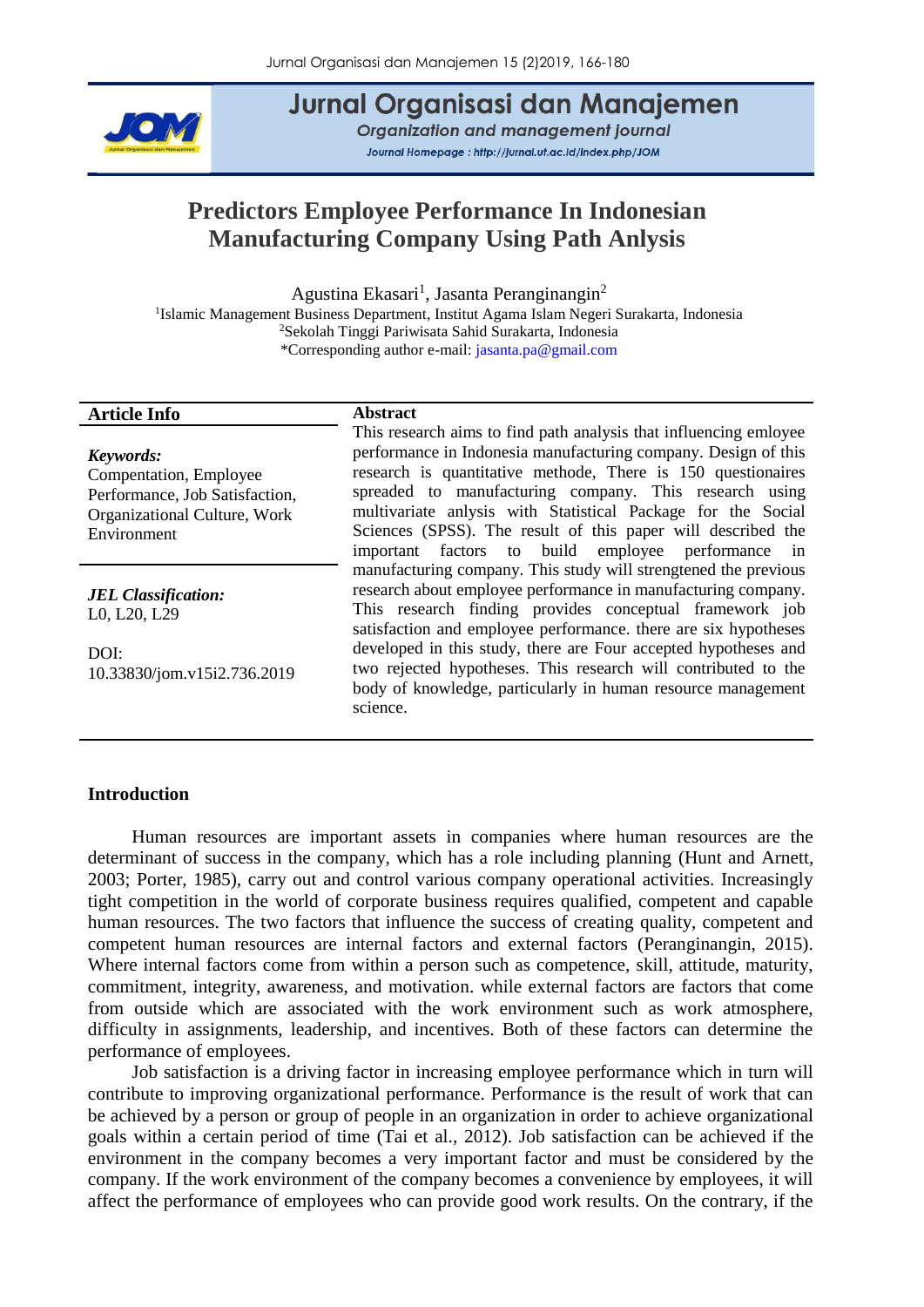work environment is not considered by the company, it can affect the poor work results of the employees because they do not feel comfortable with the environment and the work will be a bad outcome. It is hoped that increasing competency in both financial and non-financial institutions will create a conducive work environment and an organizational culture that is in line with the conditions of employees. The formed work culture leads to a productive work culture. compensation also affects employee performance where Compensation is everything that is received by employees as a reward for the work that has been done. Compensation is direct cash, indirect payments in the form of employee benefits, and incentives to motivate employees to work hard to achieve high productivity. Quality of human resources, competent and able to compete in the business world in the company can be created if the environment, organizational culture and compensation of the company can create a satisfaction for employees to realize the performance that produces a good product. so that companies can keep competing in the various worlds of corporate business.

## **Employee Performance**

Performance can be described as an effective effort made to achieve goals, or the success of fulfilling a job effectively, from implementation and completion. Performance is a quantitative and qualitative expression, in which people, groups or businesses that do work can achieve the intended purpose related to this work (Olson and Slater, 2002). Employee performance can be improved through compensation, work environment, organizational culture. With compensation given by the company to employees, the enthusiasm, willingness and accuracy of the employees at work will be more maximal, focused and disciplined (Peranginangin and Kusumawardhani, 2018). According to (Mangkunegoro, 2005) explained that performance can be measured through the quality of work, employees, initiative, attendance, attitude, cooperation, reliability, knowledge of work, responsibility, and utilization of work time.

Performance is a concept that describes how a person can use his own potential or knowledge, skills and abilities to be able to achieve his own goals or expectations (Peranginangin, 2018; Setiawan et al., 2019). This is the percentage using the capacity of people to complete work successfully in a certain period of time. performance evaluation is a formal management system that a business has made to evaluate the quality of employee performance Performance evaluation is an activity carried out to measure the extent to which employees do their work.

### **Job Satisfaction**

Job satisfaction is how satisfied someone is with his job. Job satisfaction refers to the feeling or condition of one's mind according to the nature of the work. According to Deasler, 2015 Job satisfaction is basically something that is individual. Each individual has a different level of satisfaction according to the value system that applies to him. The higher the assessment of activities is felt in accordance with the wishes of individuals, the higher satisfaction with these activities. Thus, satisfaction is an evaluation that describes a person with a feeling of being happy or unhappy, satisfied or not satisfied at work.

Factors that influence Job satisfaction, among others: Job satisfaction that employees feel is also influenced by the work they do. Rewards are remuneration in the form of money or bonuses given by the company to employees or employees. If the amount of pay or salary received by a person is fair in accordance with his workload, his performance and performance in the company, the employee will feel satisfied because he feels valued by the company accordingly. Companies need to hold promotional programs for employees or employees who have good achievements and good performance. Because with this matter the employee will prove how it works with physical evidence or the results has done.

There are two dimensions of supervision that affect job satisfaction. First, the concern of superiors towards subordinates, for example giving advice or assistance, communicating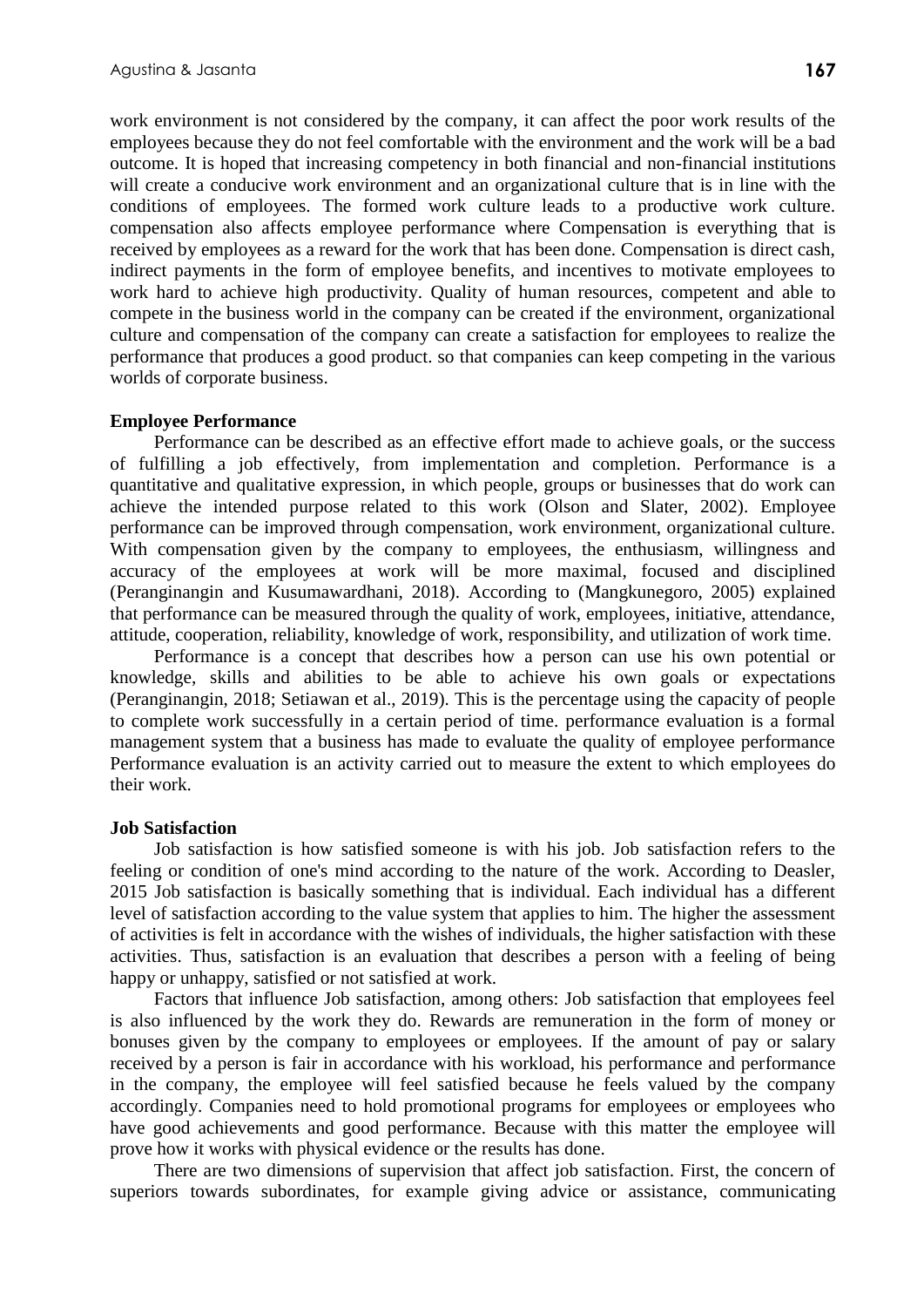personally and in the context of work. Kesua, opportunities given to subordinates to participate in decision-making that can affect their work. Working groups in a company also have an influence on the level of job satisfaction of employees or employees. A good relationship with fellow employees will make the work atmosphere comfortable, not stressed and can help each other. Employees relate to their work environment for personal comfort and ease of doing good work. These include spatial planning, cleanliness of workspaces, facilities and tools, temperature and noise levels. However, it can be concluded that job satisfaction describes the difference between what people expect from work and what they get. Job satisfaction is also visualized as a general ranking.

### **Work Environment**

The work environment is the situation around where someone works and does his job. The work environment consists of safety for employees, job security, good relations with colleagues, recognition of good performance, motivation to perform well and participation in the decision making process in the company. A comfortable and conducive work environment will be an influence on the performance of employees in the company. The work environment is the whole tool tool and material faced (Setiyaningrum and Peranginangin, 2018), the surrounding environment in which a person works, the method of work, and work arrangements both as individuals and as a group.

Different factors in the work environment such as wages, working hours autonomy given to employee organizational structures and communication between employees & management can affect job satisfaction. The interaction between employees in business is very important to achieve greater organizational goals. The work environment has two main components, namely the physical work environment which is everything that is around the employee while working and the non-physical work environment which is an environment that occurs from human relations between subordinates and superiors, or with colleagues.

#### **Organizational Culture**

Organizational culture is a pattern of basic assumptions created by groups, or found in making deductions to deal with problems of external adaptation and internal integration, and those that have worked well enough to be considered legitimate and therefore, taught to new members as the right way to feel, think, and feel in the problem. Cultural frameworks are the result of dynamic interaction processes and the process includes a series of structures, routines, rules and norms that guide barriers to behavior (Alegre, Machuca, and Berbegal, 2016).

The types of organizational culture include, namely; This type of cultural hierarchical culture is considered well coordinated, characterized by formal rules and policies, market culture: Organizations that adopt this type of culture aim to be very competitive, while winning brings together employees and organizations, clan culture: this type of culture refers to "work environment good and comfortable, where the workforce is considered a large family and the boss is considered a mentor, Employees are characterized by high work and organizational commitment and friendly relations, and the type of adhocracy, this type of culture is characterized by innovation and risk taking, guaranteed by the environment very creative and dynamic work. organizational culture can be described as a compass that provides institutions with direction This offers a kind of informal language for interpretation of employee problems and events.

#### **Compentation**

Rachman (2016) explains that everything in the form of goods, money, and services received by employees is due to the services they have provided consisting of salaries, incentives, benefits, and services. According to Deasler (2015) employee compensation has two main components, namely direct financial payments (wages, salaries, incentives, commissions,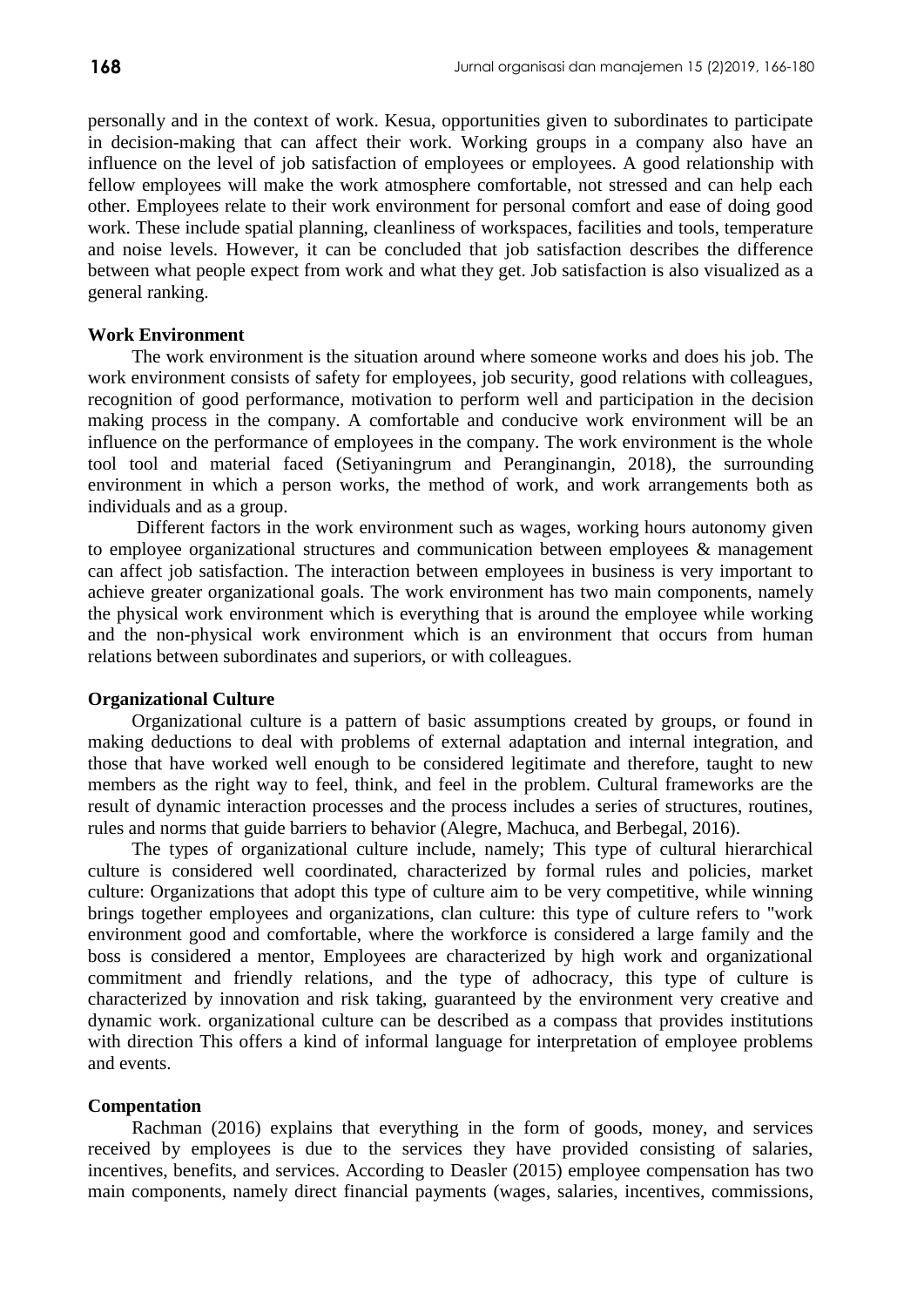and bonuses) and indirect financial payments (financial benefits such as insurance and payments paid by the employer). Salary is remuneration in the form of money received by employees as a consequence of his position as an employee who contributes energy and mind in achieving company goals. or as a fixed payment someone receives from his membership in a company. Salaries generally apply weekly, monthly or annual pay rates (regardless of length of work), wages are direct financial rewards paid to employees based on working hours, number of items produced or number of services provided. Wages generally relate to hourly salary rates (the longer working hours the greater the wages received), the incentives are direct benefits paid to the compound because their performance exceeds the specified standards. Incentive programs are adjusted by providing additional payments based on productivity, sales, profits or efficiency efforts (cost reduction), indirect compensation is additional compensation given based on company policy towards all employees in an effort to improve the welfare of employees. For example, in the form of facilities, such as: insurance, allowances, pensions and others.

Compensation is an important factor that influences how and why people work for an organization and not for other organizations. The factors that influence compensation policy, namely: demand and supply of employee skills, employee organization, the company's ability to pay, productivity of the company and the economy, living costs, the government.

In general, the purpose of compensation management is to help the company achieve the goals of the success of the company's strategy. The purpose of effective compensation management is: obtaining quality human resources. High enough compensation is needed to attract applicants.



**Figure 1.** Proposed model

This study will examine how much influence the work environment, organizational culture and compensation on job satisfaction to improve employee performance so that the hypothesis can be obtained as follows:

- a. H1 : Work Environment has a positive and significant effect on Employee Job Satisfaction.
- b. H2 : Work Environment has a positive and significant effect on Employee Performance.
- c. H3 : Organizational Culture has a positive and significant effect on Job Satisfaction.
- d. H4 : Compensation has a positive and significant effect on Employee Job Satisfaction.
- e. H5 : Compensation has a positive and significant effect on Employee Performance.
- f. H6 : Job satisfaction has a positive and significant effect on Employee Performance.

# **Research Methods**

The type of research used in this research is quantitative descriptive research. Descriptive research is research that aims to explain, summarize conditions, various situations. while quantitative is a study by testing the results of research in the form of data in the form of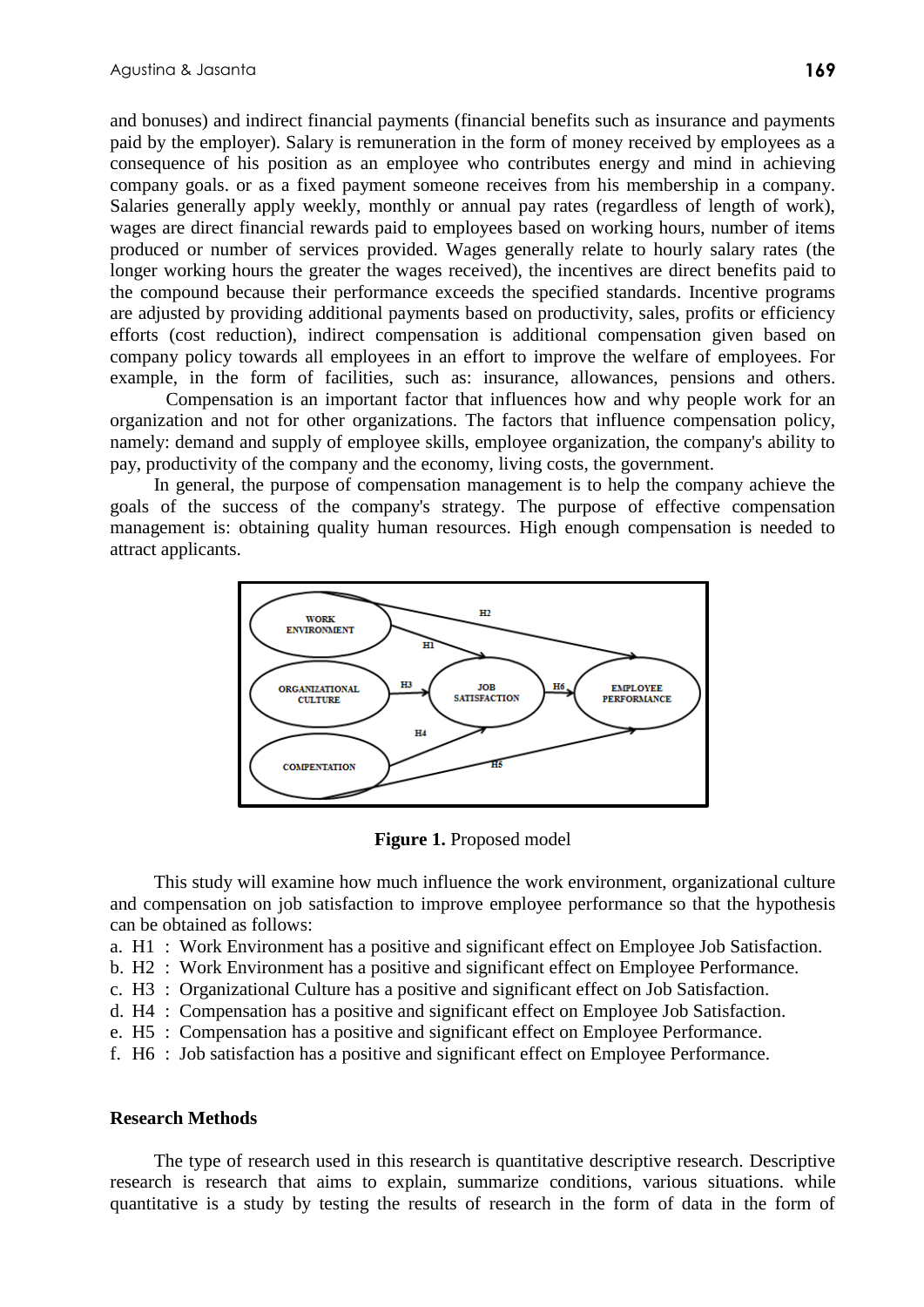numbers with analysis using statistics. Population is a generalization area consisting of subjects and objects with certain qualities and characteristics determined by researchers to be studied and then conclusions drawn. The population used in this study are employees who work in manufacturing companies (Sekaran and Bougie, 2016).

The sample is a portion of the population that represents the entire object under study. This sample is based on the fact that in a scientific study there is no necessity or not absolutely all populations must be studied in its entirety but only part of the population can be done. So that the samples taken in this study amounted to 150 respondents who were employees of manufacturing companies. The sampling technique in this study used purposive sampling or aiming samples. The sample criteria chosen in this study are employees who work in manufacturing companies.

Data collection is done by distributing questionnaires to respondents to research and literature studies: Questionnaires are collection techniques and by distributing or sending questionnaires to respondents (Ferdinand, 2013). In this study the respondents were employees of manufacturing companies. This literature study is intended to collect data from literary books and journals related to the problem under study.

The research instrument used in this study was a questionnaire. The measuring instrument used to measure variables in this study using a Likert scale, where the variable is based on the subject to express his agreement with a psychological concept. The respondent's perception was measured using a Likert scale and given a numerical value. The Likert scale used is 10 points. Likert scale is used to measure attitudes, opinions, and perceptions of a person or group of people about social phenomena. From the score scores obtained from each question, then the next test would be carried out. Tests were carried out using path analysis with SPSS 22 soft ware.

#### **Result and Discussion**

In this section we will explain the descriptive data obtained from respondents. Descriptive data is presented so that profiles can be seen from the research data and the relationships that exist between the variables used in the study. Descriptive data describes the condition or condition of the respondent need to be considered as additional information to understand the results of the study. Respondents in this are employees who work in manufacturing companies.

The number of questionnaires distributed were 150 questionnaires. Details of the number of questionnaires distributed to employees. The questionnaire was distributed, all the questionnaires were collected completely. With a total return of 150 questionnaires and complete for processing.

| No    | <b>Gender</b> | <b>Number</b> | <b>Percentage</b> |  |  |
|-------|---------------|---------------|-------------------|--|--|
|       | Male          | . 7 L         | 47,3%             |  |  |
|       | Female        | 79            | 52,7%             |  |  |
| Total |               |               | 100,0%            |  |  |

**Table 1.** Frequency of Respondents by Gender

The majority of respondents were female with a total of 79 people or 52.7% and respondents male sex had fewer total than women which were 71 or 47.3%. Most respondents aged 19-25 years with a total of 64 people or 42.7%, and respondents aged 26-30 years with a number of 39 or 26.0%, while respondents aged 31-40 years amounted to 37 or 24.7% , and the least is the respondents aged  $> 40$  years with the number 10 or 6.7%.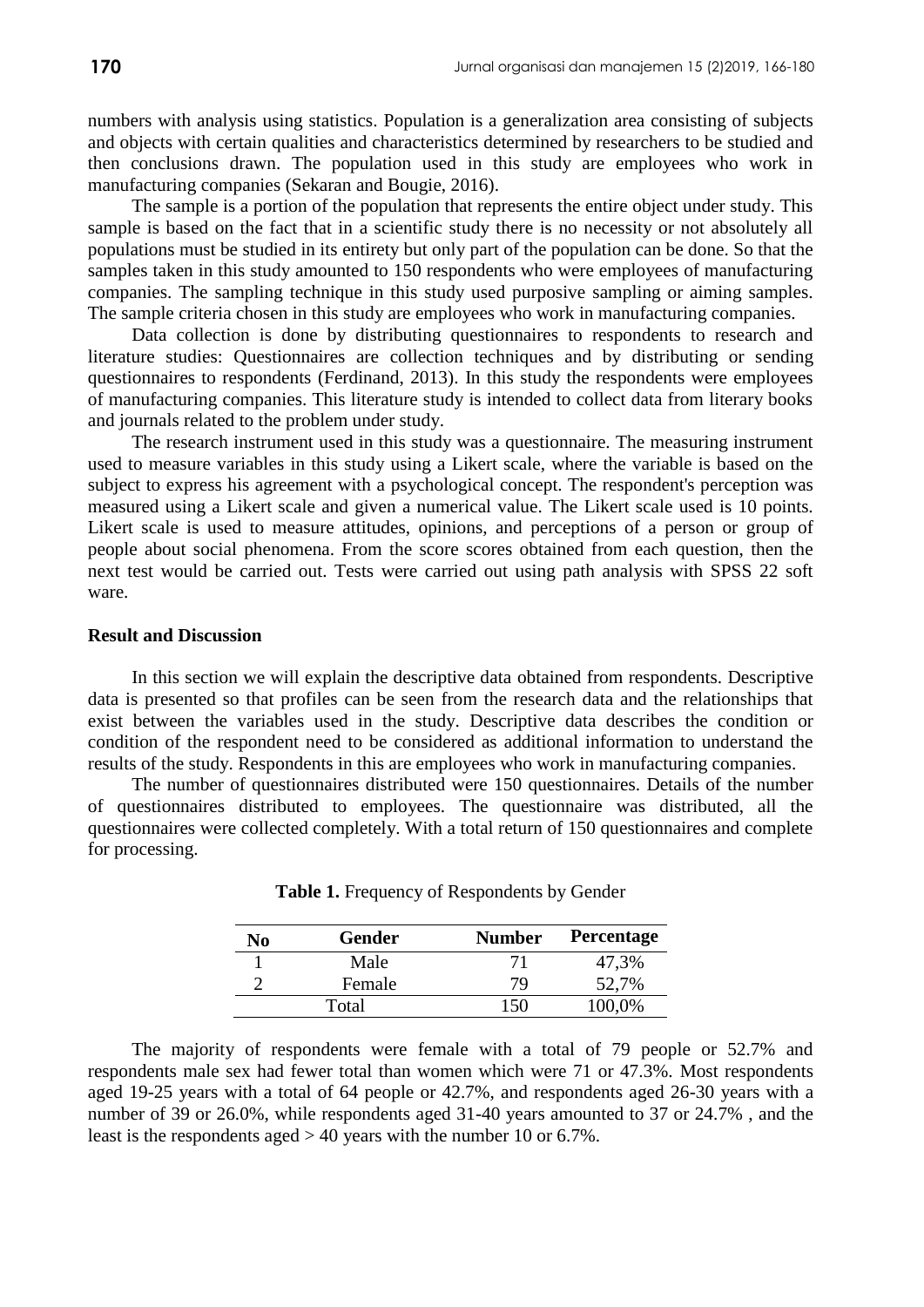| No                          | Age       | <b>Number</b> | <b>Percentage</b> |
|-----------------------------|-----------|---------------|-------------------|
|                             | 19-25     | 64            | 42,7%             |
| $\mathcal{D}_{\mathcal{L}}$ | $26 - 30$ | 39            | 26,0%             |
| 3                           | $31 - 40$ | 37            | 24,7%             |
|                             | >40       | 10            | 6,7%              |
|                             | Total     | 150           | 100,0%            |

**Table 2.** Respondent's Frequency by Age

**Table 3.** Respondent's Frequency Based on Education

| <b>Education</b>   | <b>Number</b> | Percentage |
|--------------------|---------------|------------|
| Elementary         |               | 7%         |
| Junior Hig School  | 30            | 20,0%      |
| <b>High School</b> | 117           | 78,0%      |
| Diploma            |               | 7%         |
| <b>Bachelor</b>    |               | 7%         |
| Total              | 150           | 100.0%     |
|                    |               |            |

Most of the respondents with high school education were 117 or 78.0% and the least were respondents who had elementary education, diplomas, and bachelor degrees.

| No | <b>Experience</b> | <b>Number</b> | <b>Percentage</b> |
|----|-------------------|---------------|-------------------|
|    | 1-2 Years         | 42            | 28,0%             |
|    | 2-4 Years         | 76            | 50,7%             |
|    | 4-6 Years         | 32            | 21,3%             |
|    | Total             | $150 -$       | 100,0%            |

**Table 4.** Respondent's Frequency By Experience

The work experince of respondents is 2-4 years as many as 76 or 50.7% and 1-2 years as many as 42 or 28.0% and the length of work of respondents is at least 4-6 years with a total of 32 or 21.3%.

| N0 | <b>Marital Status</b> | <b>Number</b> | <b>Percentage</b> |
|----|-----------------------|---------------|-------------------|
|    | Marriage              | X I           | 58,0%             |
|    | Single                | 63            | 42,0%             |
|    | Total                 | 150           | 100,0%            |

**Table 5.** Respondent's Frequency by Marriage Status

The most marital status of respondents is the status of marriage with the number of 87 or 58.0% and the marital status of the marriage of the respondent with a total of 63 or 42.0%.

# **Test of Research Instrument**

# **Validity Test**

Validity test is used to calculate each item question from each work environment variable, organizational culture variable, compensation variable, job satisfaction variable, and employee performance variable. Data taken from 150 respondents is then processed using SPSS statistics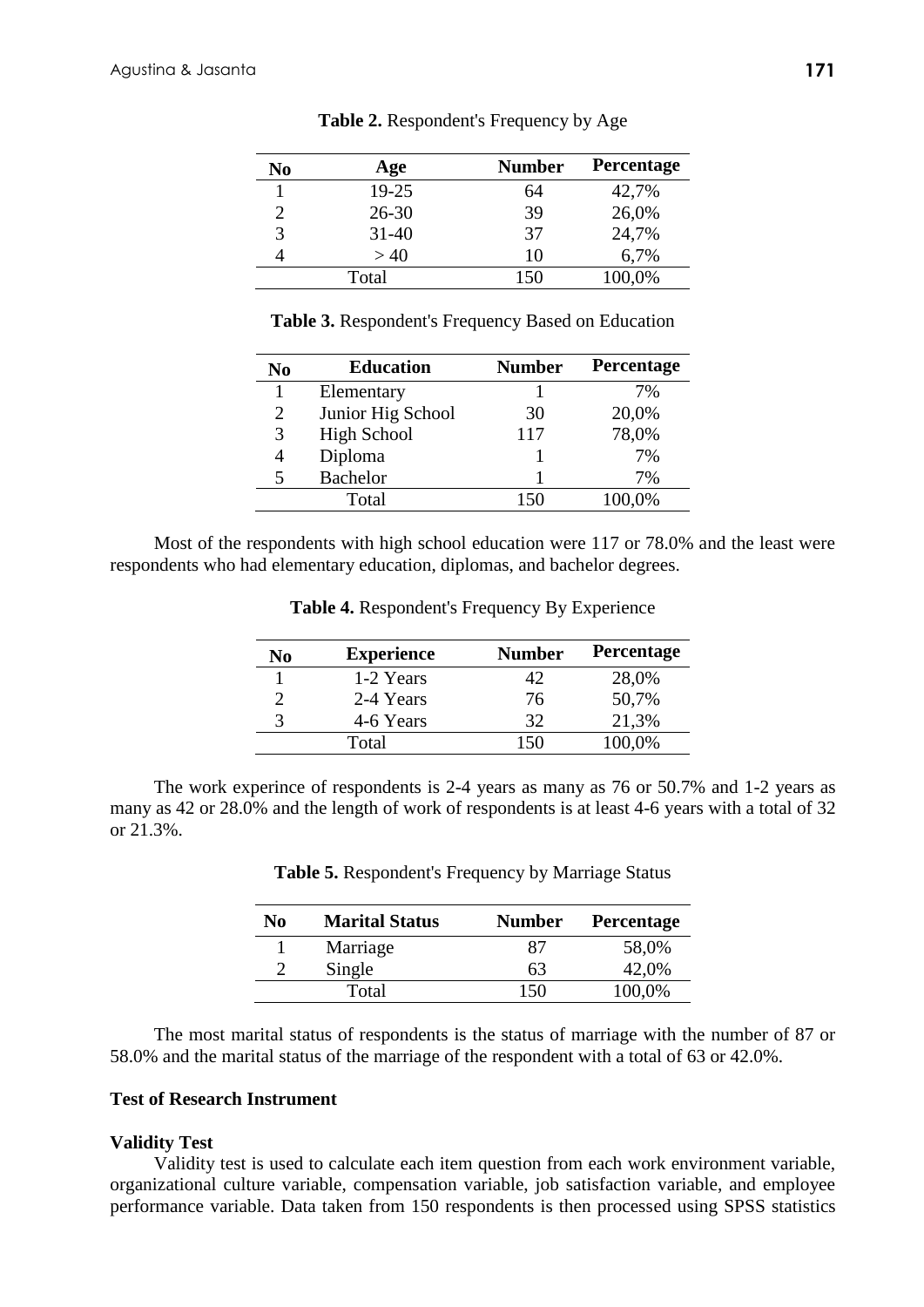22. Calculation of the validity of each variable based on the comparison between Pearson correlation value is  $> 0.1593$  then the question is considered valid, and vice versa.

| <b>Variables</b>        | <b>Item</b>     | <b>Pearson</b><br>correlation | P value | <b>Validity</b> |
|-------------------------|-----------------|-------------------------------|---------|-----------------|
| Work                    | WE1             | 0,363                         | 0,00    | Valid           |
| Environment             | WE <sub>2</sub> | 0,335                         | 0,00    | Valid           |
| (X1)                    | WE <sub>3</sub> | 0,232                         | 0,00    | Valid           |
|                         | WE <sub>4</sub> | 0,391                         | 0,00    | Valid           |
|                         | WE <sub>5</sub> | 0,302                         | 0,00    | Valid           |
| Organizational          | OC <sub>1</sub> | 0,337                         | 0.00    | Valid           |
| Culture $(X2)$          | OC <sub>2</sub> | 0,281                         | 0,00    | Valid           |
|                         | OC <sub>3</sub> | 0,337                         | 0,00    | Valid           |
|                         | OC <sub>4</sub> | 0,450                         | 0,00    | Valid           |
|                         | OC <sub>5</sub> | 0,281                         | 0,00    | Valid           |
| Compentation            | C <sub>1</sub>  | 0,663                         | 0,00    | Valid           |
| (X3)                    | C <sub>2</sub>  | 0,423                         | 0,00    | Valid           |
|                         | C <sub>3</sub>  | 0,339                         | 0,00    | Valid           |
|                         | C <sub>4</sub>  | 0,300                         | 0.00    | Valid           |
|                         | C <sub>5</sub>  | 0,320                         | 0,00    | Valid           |
| <b>Job Satisfaction</b> | JS <sub>1</sub> | 0,449                         | 0,00    | Valid           |
| (Y)                     | JS <sub>2</sub> | 0,378                         | 0,00    | Valid           |
|                         | JS <sub>3</sub> | 0,285                         | 0,00    | Valid           |
|                         | JS <sub>4</sub> | 0,282                         | 0,00    | Valid           |
|                         | JS <sub>5</sub> | 0,531                         | 0,00    | Valid           |
| Employee                | EP <sub>1</sub> | 0,416                         | 0,00    | Valid           |
| Performance (z)         | EP <sub>2</sub> | 0,424                         | 0,00    | Valid           |
|                         | EP <sub>3</sub> | 0,224                         | 0,00    | Valid           |
|                         | EP <sub>4</sub> | 0,332                         | 0,00    | Valid           |
|                         | EP <sub>5</sub> | 0,343                         | 0,00    | Valid           |

#### **Table 6. Result of Validity Test**

The results of the X1 variable validity test indicate that all the Pearson correlation values per item working environment variable  $>$  than 0.1593, then it is stated that the item is valid. The results of the validity test of the X2 variable indicate that all the pearson correlation values per item organizational culture variable  $>$  than 0.1593, then it is stated that the item is valid. The results of the X3 variable validity test indicate that all the Pearson correlation values per variable compensation item  $>$  than 0.1593, then it is stated that the item is valid. The results of the X3 variable validity test indicate that all the Pearson correlation values per variable compensation item > than 0.1593, then it is stated that the item is valid. The results of the Z variable validity test show that all the Pearson correlation values per item variable employee performance > than 0.1593, then it is stated that the item is valid.

#### **Reliability Test**

Reliability testing is done to measure the reliability or consistency of the instrument. Question items are said to be reliable if someone's answer to the question is consistent (Tabachnick and Fidell, 2013). Measurement of reliability of questions by once distributing questionnaires to respondents, then the results of the score are measured correlation between scores of answers on the same questions with the help of SPSS computer program, with the facility Cronbach Alpha (a). A construct or variable is said to be reliable if it gives an alpha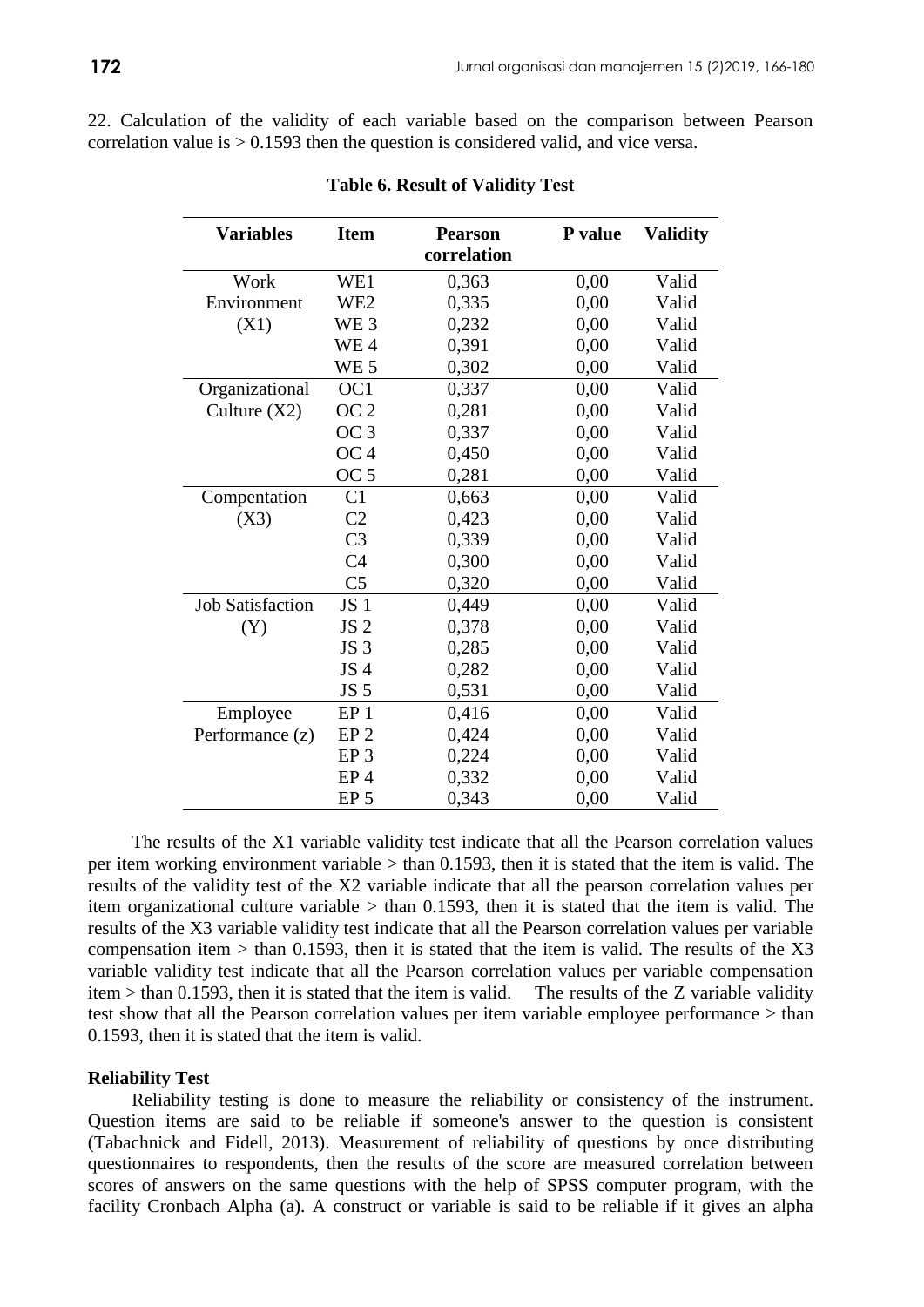Cronbach value  $> 0.60$ . For the calculation of the validity test and reliability test using the help of the Microsoft Excel and Static Package for Social Sciences Program 22. The reliability results can be seen as below:

| <b>Variable</b>             | <b>Alpha</b> | <b>Reliability</b> |
|-----------------------------|--------------|--------------------|
| WE                          | 0,652        | Reliable           |
| <b>OC</b>                   | 0,575        | Reliable           |
| $\mathcal{C}_{\mathcal{C}}$ | 0,659        | Reliable           |
| <b>JS</b>                   | 0,683        | Reliable           |
| ЕP                          | 0,664        | Reliable           |

|  |  | Tabel 7. Result of Reliability Test |  |  |
|--|--|-------------------------------------|--|--|
|--|--|-------------------------------------|--|--|

Based on the table above and after calculating using SPSS version 22 soft ware, the results of the alpha value of each variable show a number greater than 0.60, then the questionnaire is declared reliable and can then be used as a research data collection tool or for consideration for further research, especially regarding work environment variables, organizational culture, compensation, job satisfaction, and employee performance.

# **Test of Classical Assumption Heteroscedasticity**

Heteroscedasticity test aims to test whether in the regression model variance inequality occurs from one residual to another observation. If the residual variance of observations to other observations remains, then it is called homoskedasticity. The presence or absence of heteroscedasticity is known by looking at the probability of a 5% confidence level if p value 0.05, then there is no reverse heteroscedasticity if p value  $< 0.05$  then heteroscedasticity occurs. The results of the heteroscedasticity test are as follows:

| <b>Regression</b> | Variable | <b>Significancy</b> | <b>Heteroscedasticity</b> |
|-------------------|----------|---------------------|---------------------------|
| $X1-Z$            | WO       | 0,000               | Heteroscedasticity Occur  |
| $X2-Z$            | OC       | 0,004               | Heteroscedasticity Occur  |
| $X3-Z$            | C        | 0,932               | Heteroscedasticity        |
|                   | WO.      | 0,005               | Heteroscedasticity Occur  |
|                   | OC       | 0,003               | Heteroscedasticity Occur  |
| X1, X2, X3, Y - Z | C        | 0,932               | Heteroscedasticity        |
|                   | JS       | 0.072               | Heteroscedasticity        |

**Table 8.** Heteroscedasticity

From the results of heteroscedasticity test can be seen that the variable compensation and job satisfaction obtained p value of  $> 0.05$  then heteroscedasticity occurs. while the work environment variable and organizational culture p value < 0.05, heteroscedasticity occurs.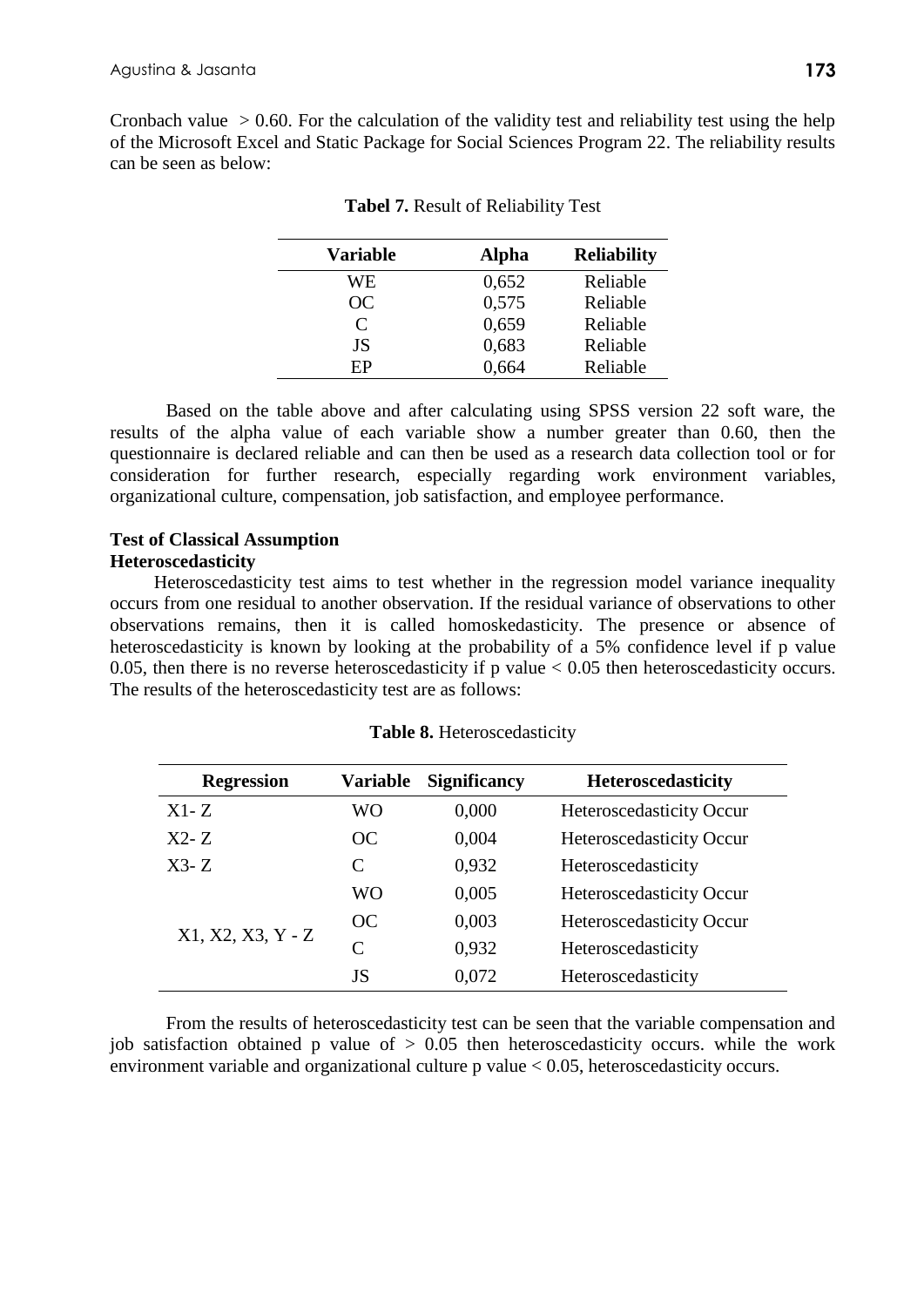# **Normality Test**



Figure 2. Grafic normal probability plot

Based on the Normal P-P Plot of Standardized Residual Regression contained in Figure 4.4.3 it can be seen that the points spread around the diagonal line and its spread follows the diagonal line direction. Thus the residuals in this study have met the assumptions of normality.

# **Result of Hypothesis Test**

|              |                   |                               |                                      | Std.                   | <b>Change Statistics</b>                      |               |     |     |                  |                          |
|--------------|-------------------|-------------------------------|--------------------------------------|------------------------|-----------------------------------------------|---------------|-----|-----|------------------|--------------------------|
| <b>Model</b> | R                 | $\bf{R}$<br><b>Squar</b><br>e | Adjusted Error of<br><b>R</b> Square | the<br><b>Estimate</b> | $\mathbf R$<br><b>Square</b><br><b>Change</b> | <b>Change</b> | df1 | df2 | Sig. F<br>Change | Durbin-<br><b>Watson</b> |
|              | .658 <sup>a</sup> | .432                          | .421                                 | 3,301                  | ,432                                          | 37,062        | 3   | 146 | .000             | 1,762                    |

a. Predictors: (Constant), BOTOT, LKTOT, KPTOT

b. Dependent Variable: KKTOT

| <b>Model Anova</b> |            |                       |     |                    |        |                   |  |  |  |
|--------------------|------------|-----------------------|-----|--------------------|--------|-------------------|--|--|--|
| Model              |            | <b>Sum of Squares</b> | df  | <b>Mean Square</b> | F      | Sig.              |  |  |  |
|                    | Regression | 1211,717              | 3   | 403,906            | 37,062 | ,000 <sup>b</sup> |  |  |  |
|                    | Residual   | 1591,117              | 146 | 10,898             |        |                   |  |  |  |
|                    | Total      | 2802,833              | 149 |                    |        |                   |  |  |  |

a. Dependent Variable: KKTOT

b. Predictors: (Constant), BOTOT, LKTOT, KPTOT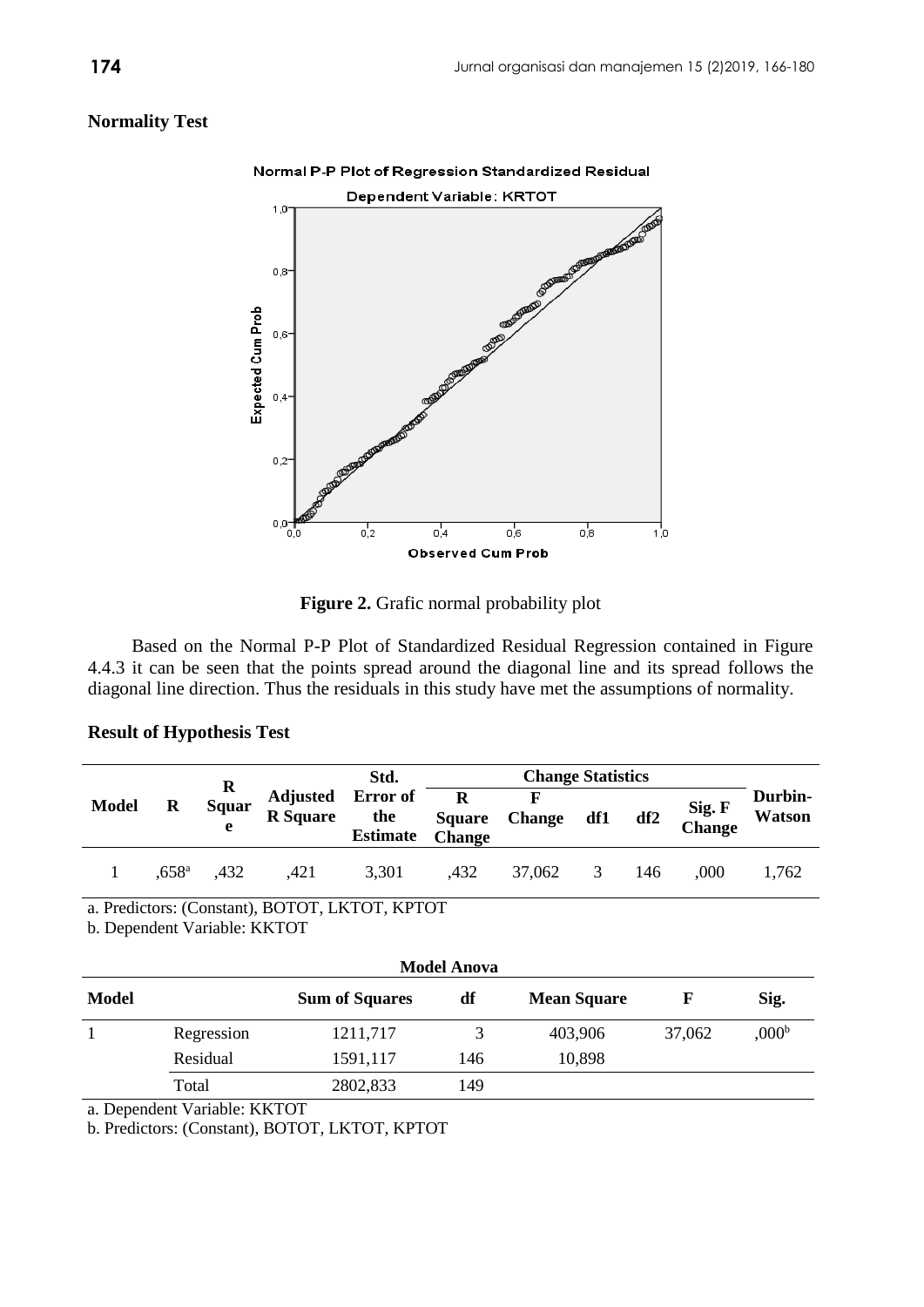|       | Coefficients <sup>a</sup> |                                       |               |                                            |         |      |                     |                |         |                                          |       |
|-------|---------------------------|---------------------------------------|---------------|--------------------------------------------|---------|------|---------------------|----------------|---------|------------------------------------------|-------|
| Model |                           | Unstandardized<br><b>Coefficients</b> |               | <b>Standardized</b><br><b>Coefficients</b> |         | Sig. | <b>Correlations</b> |                |         | <b>Collinearity</b><br><b>Statistics</b> |       |
|       |                           | B                                     | Std.<br>Error | <b>Beta</b>                                |         |      | Zero-<br>order      | <b>Partial</b> | Part    | <b>Tolera</b><br>nce                     | VIF   |
|       | (Constant)                | 7,900                                 | 2,963         |                                            | 2,666   | .009 |                     |                |         |                                          |       |
|       | JS                        | ,297                                  | ,073          | ,327                                       | 4.056   | .000 | .533                | .318           | ,253    | .598                                     | 1,672 |
|       | <b>WE</b>                 | ,491                                  | ,080          | ,445                                       | 6,121   | ,000 | .597                | ,452           | ,382    | .734                                     | 1,362 |
|       | ОC                        | $-.021$                               | ,072          | $-.022$                                    | $-.286$ | .775 | ,347                | $-.024$        | $-.018$ | .654                                     | 1,530 |

a. Dependent Variable: EP

| Model Summary <sup>b</sup> |       |                    |                 |                                             |                                                  |               |            |     |                         |                          |  |
|----------------------------|-------|--------------------|-----------------|---------------------------------------------|--------------------------------------------------|---------------|------------|-----|-------------------------|--------------------------|--|
|                            |       |                    |                 | Std.                                        |                                                  |               |            |     |                         |                          |  |
| <b>Model</b>               | - R   | R<br><b>Square</b> | <b>R</b> Square | Adjusted Error of<br>the<br><b>Estimate</b> | $\mathbf{R}$ F<br><b>Square</b><br><b>Change</b> | <b>Change</b> | df2<br>df1 |     | Sig. F<br><b>Change</b> | Durbin-<br><b>Watson</b> |  |
|                            | .497ª | .247               | ,236            | 3,407                                       | ,247                                             | 24,066        | 2          | 147 | .000                    | 1,356                    |  |

a. Predictors: (Constant), WE,OC,C

b. Dependent Variable: JS,EP

| <b>ANOVA</b> <sup>a</sup> |            |                       |     |                    |        |                   |  |  |  |
|---------------------------|------------|-----------------------|-----|--------------------|--------|-------------------|--|--|--|
| Model                     |            | <b>Sum of Squares</b> | df  | <b>Mean Square</b> |        | Sig.              |  |  |  |
|                           | Regression | 558,677               |     | 279,338            | 24,066 | 0.00 <sup>b</sup> |  |  |  |
|                           | Residual   | 1706,283              | 147 | 11,607             |        |                   |  |  |  |
|                           | Total      | 2264,960              | 149 |                    |        |                   |  |  |  |

a. Predictors: (Constant), WE,OC,C

b. Dependent Variable: JS,EP

|              | <b>Coefficients</b> <sup>a</sup> |                                                                                  |                      |             |       |      |                     |                                          |      |                      |       |
|--------------|----------------------------------|----------------------------------------------------------------------------------|----------------------|-------------|-------|------|---------------------|------------------------------------------|------|----------------------|-------|
| <b>Model</b> |                                  | <b>Unstandardized Standardized</b><br><b>Coefficients</b><br><b>Coefficients</b> |                      |             | Sig.  |      | <b>Correlations</b> | <b>Collinearity</b><br><b>Statistics</b> |      |                      |       |
|              |                                  | B                                                                                | Std.<br><b>Error</b> | <b>Beta</b> |       |      | Zero-<br>order      | <b>Partial</b>                           | Part | <b>Toler</b><br>ance | VIF   |
|              | (Const<br>ant)                   | 20,148                                                                           | 2,939                |             | 6,856 | ,000 |                     |                                          |      |                      |       |
|              | EP                               | .151                                                                             | .067                 | ,185        | 2.248 | .026 | ,370                | ,182                                     | ,161 | .760                 | 1.316 |
|              | WE                               | ,376                                                                             | ,081                 | ,379        | 4,621 | ,000 | ,470                | ,356                                     | ,331 | ,760                 | 1.316 |

a. Dependent Variable: KK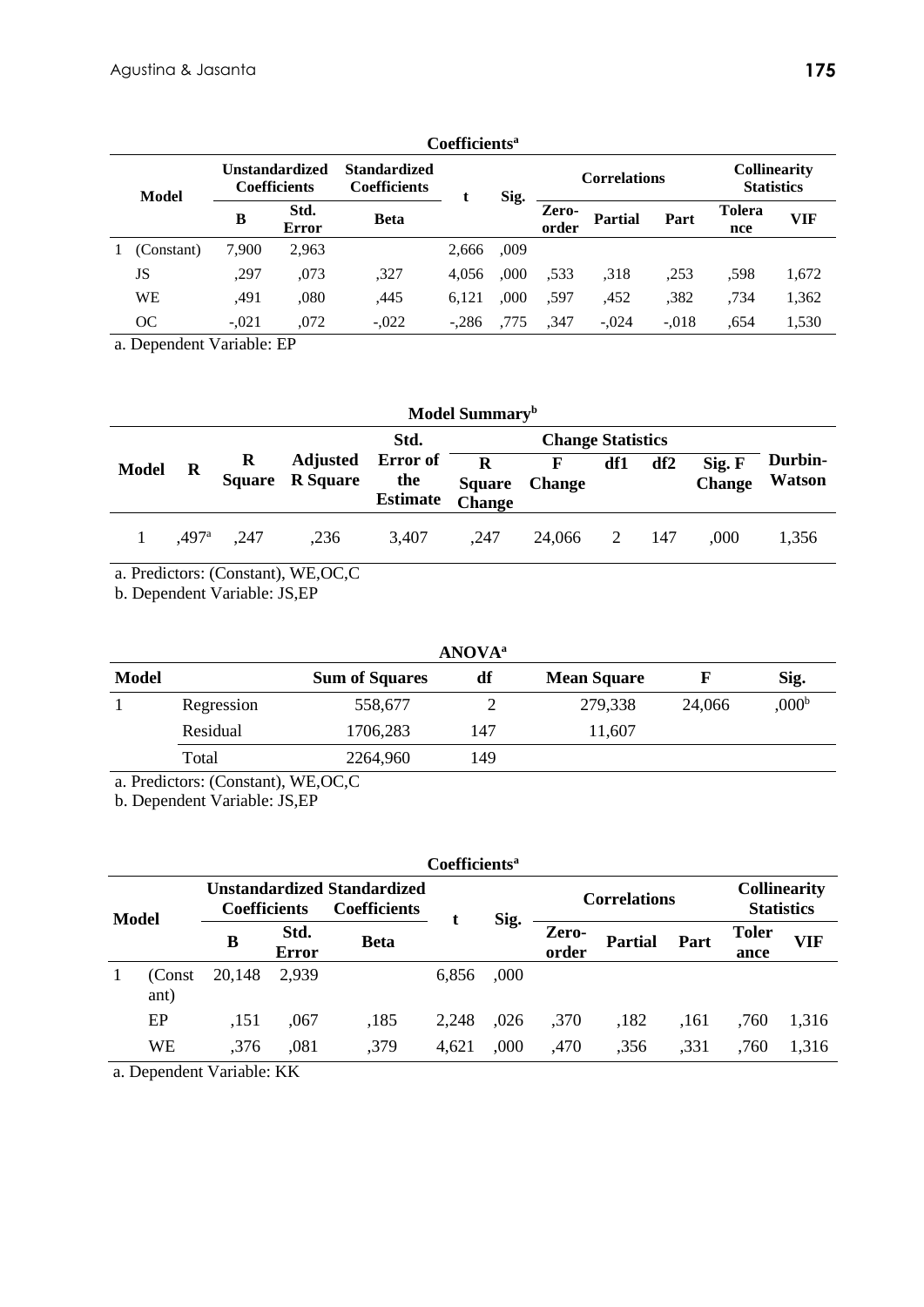|              |                   |                    |               |                                                         |               |                        | <b>Change Statistics</b> |     |                         |                   |
|--------------|-------------------|--------------------|---------------|---------------------------------------------------------|---------------|------------------------|--------------------------|-----|-------------------------|-------------------|
| <b>Model</b> | R                 | R<br><b>Square</b> | <b>Square</b> | Adjusted R Std. Error of $\overline{R}$<br>the Estimate | <b>Change</b> | F<br>Square Change df1 |                          | df2 | Sig. F<br><b>Change</b> | Durbin-<br>Watson |
|              | .416 <sup>a</sup> | .173               | .167          | 3.558                                                   | .173          | 30.919                 | -1.                      | 148 | .000                    | 1,538             |

**Model Summary<sup>b</sup>**

a. Predictors: (Constant), WE,OC,C

b. Dependent Variable: JS,EP

|              | <b>ANOVA</b> <sup>a</sup> |                       |                          |         |        |            |  |  |  |
|--------------|---------------------------|-----------------------|--------------------------|---------|--------|------------|--|--|--|
| <b>Model</b> |                           | <b>Sum of Squares</b> | df<br><b>Mean Square</b> |         |        | Sig.       |  |  |  |
|              | Regression                | 391,406               |                          | 391,406 | 30,919 | $0.00^{b}$ |  |  |  |
|              | Residual                  | 1873,554              | 148                      | 12,659  |        |            |  |  |  |
|              | Total                     | 2264,960              | 149                      |         |        |            |  |  |  |

a. Predictors: (Constant), WE,OC,C

b. Dependent Variable: JS,EP

|                                                                           | Coefficients <sup>a</sup> |        |       |      |        |                     |       |                |                                          |              |       |
|---------------------------------------------------------------------------|---------------------------|--------|-------|------|--------|---------------------|-------|----------------|------------------------------------------|--------------|-------|
| Unstandardized Standardized<br><b>Coefficients</b><br><b>Coefficients</b> |                           |        |       |      |        | <b>Correlations</b> |       |                | <b>Collinearity</b><br><b>Statistics</b> |              |       |
|                                                                           |                           |        | Std.  |      |        |                     | Zero- |                |                                          | <b>Toler</b> |       |
|                                                                           | <b>Model</b>              | B      | Error | Beta |        | Sig.                | order | <b>Partial</b> | Part                                     | ance         | VIF   |
|                                                                           | (Const)<br>ant)           | 26.451 | 2.532 |      | 10,445 | ,000                |       |                |                                          |              |       |
|                                                                           | EP                        | .374   | ,067  | ,416 | 5.560  | .000                | .416  | ,416           | .416                                     | 1.000        | 1.000 |

a. Dependent Variable: EP

The general form of the regression equation is:

$$
Y = \alpha + \beta 1X1 + \beta 2X2 + \beta 2X3 + \beta 3Z
$$

So that, the regression results can be arranged into a regression equation as follows:

 $Y = 26,451+0,491 \text{ X1} + (-021) \text{ X2} + 0,297 \text{ X3} + 0,374$ 

Where :

- Z = Employee performance
- $\alpha$  = constant
- $β1 = variable constant X1$
- $\beta$ 2 = variable constant X2
- $β3 = variable constant X3$
- $X1 = Work Environment$
- $X2 =$  Organizational culture
- $X3 =$  Compensation

Based on the table above it can be seen that:

- a. The value of the constant 26.451 means that the value of the job satisfaction variable is 26.451 if it is not influenced by the independent variable.
- b. Regression coefficient value for variable X1 is 0.491 meaning X1 has a positive influence. If it has an increase of 1 unit of work environment variable, it will increase employee performance by 0.491.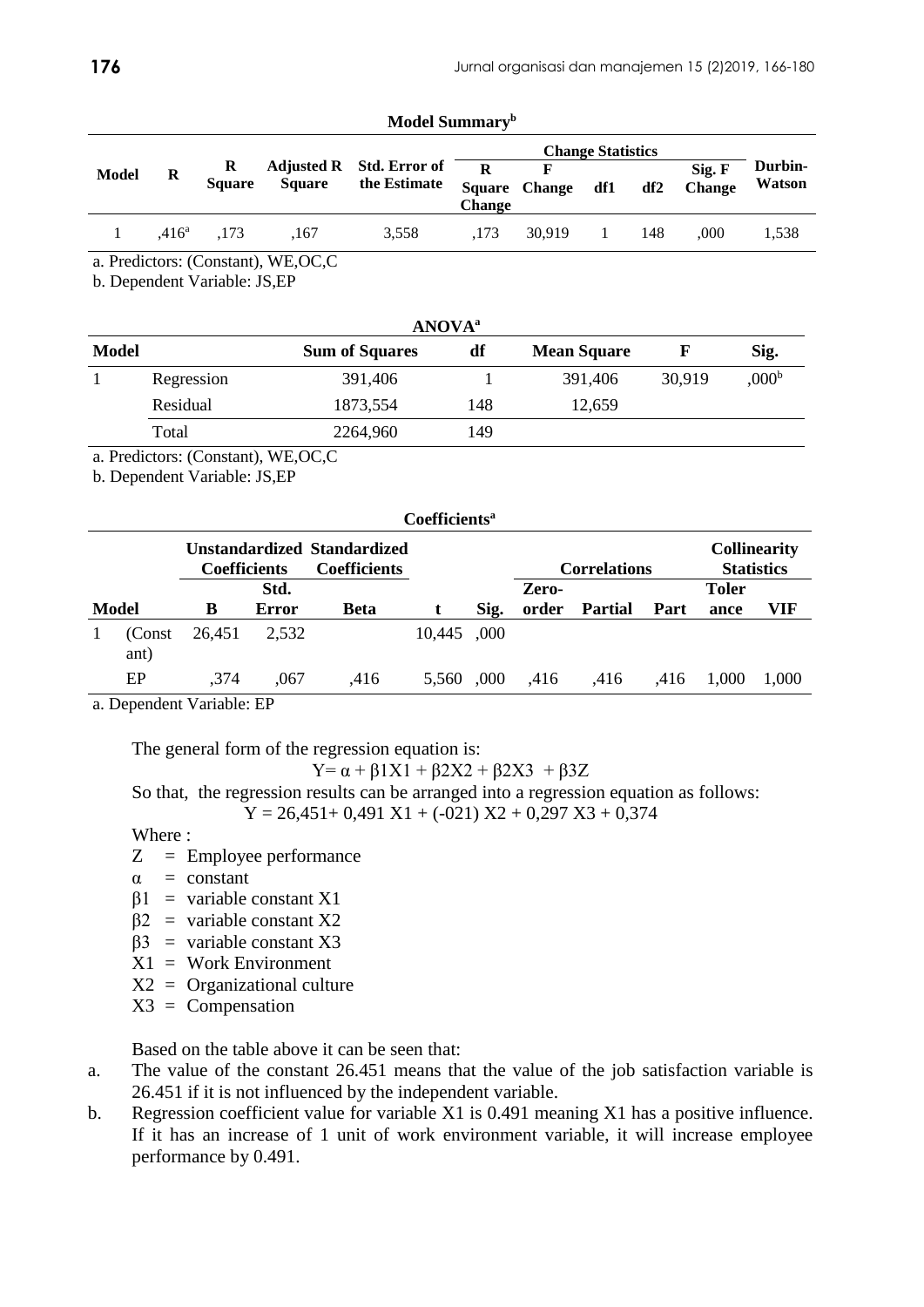- c. Regression coefficient value for variable X2 is -0,021 means that X2 has a positive influence. If it has an increase of 1 unit variable of organizational culture, it will increase employee performance by -0.021.
- d. Regression coefficient value for X3 variable is 0.297 which means X3 has a positive influence. If you have an increase of 1 unit of compensation variable, it will increase employee performance by 0.297.
- e. The regression coefficient value for the Z variable is 0.374 which means that the variable has a positive direction so it will increase the variable productivity value by 0.374.

# **T test**

determine the effect of the work environment, organizational culture, compensation and job satisfaction on employee performance partially used the t test.

# **a. Effect of Work Environment on Job Satisfaction**

Hypothesis:

H0 = Work environment does not affect employee performance

 $H2 = Work$  environment has an effect on job satisfaction.

If the study is  $< 0.05$  then H0 is rejected and H2 is accepted

If the sig study is  $> 0.05$  then H0 is accepted and H2 is rejected

From the above research obtained a significance of  $0,000 < 0,05$ , H0 is rejected and H2 is accepted. The direction of the coefficient is positive if the better working environment will be higher job satisfaction. Then the second hypothesis "work environment influences work satisfaction" is proven.

# **b. Effect of Organizational Culture on Job Satisfaction**

Hypothesis:

H0 = Work environment does not affect employee performance

H3 = Work environment influences employee performance.

If the study is  $< 0.05$  then H0 is rejected and H3 is accepted

If the sig study is  $> 0.05$  then H0 is accepted and H3 is rejected

From the above research obtained a significance of  $0.775 > 0.05$ , H0 is accepted and H3 is rejected. The direction of the coefficient is negative, ie if the organizational culture is getting better, it will not affect job satisfaction. So the third hypothesis "organizational culture has an effect on job satisfaction" is not proven.

# **c. Effect of Compensation on Job Satisfaction**

Hypothesis:

 $H0 =$  compensation does not affect job satisfaction

 $H4 =$  compensation has an effect on job satisfaction.

If the study is  $< 0.05$  then H0 is rejected and H4 is accepted

If sig research  $> 0.05$  then H0 is accepted and H4 is rejected.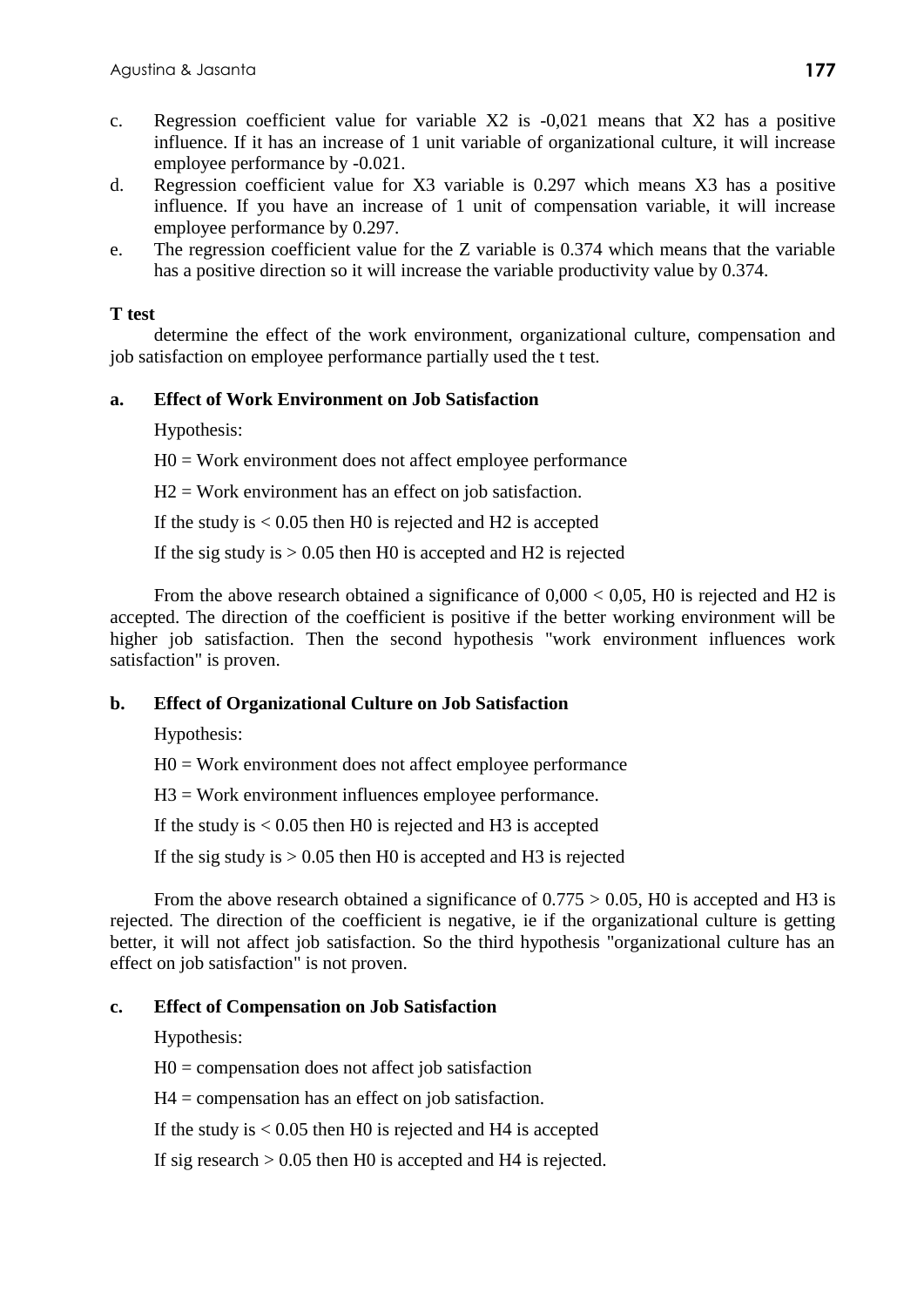From the above research the significance is  $0,000 < 0,05$ , H0 is rejected and H4 is accepted. The direction of the coefficient is positive, ie if the compensation is better the job satisfaction will be higher. Then the fourth hypothesis "influential compensation for job satisfaction" is proven.

# **d. Effect of the Work Environment on Employee Performance**

Hypothesis:

H0 = Work environment does not affect employee performance

 $H1 = Work$  environment influences employee performance.

If the study is  $< 0.05$  then H0 is rejected and H2 is accepted

If the sig study is  $> 0.05$  then H0 is accepted and H2 is rejected.

From the above research obtained a significance of  $0,000 < 0,05$ , H0 is rejected and H1 is accepted. the direction of the coefficient is positive if the better working environment will be the higher the employee's performance. Then the first hypothesis of "work environment influences employee performance" is proven.

# **e. Effect of Compensation on Employee Performance**

Hypothesis:

 $H0 =$  compensation does not affect employee performance

H5 = compensation has an effect on employee performance.

If the study is  $< 0.05$  then H0 is rejected and H5 is accepted

if the research sig is  $> 0.05$  then H0 is accepted and H5 is rejected.

From the above research obtained a significance of  $0.026 > 0.05$ , H0 is accepted and H5 is rejected. The direction of the coefficient is negative, ie if the compensation is better then it will not affect the employee's performance. So the fifth hypothesis "compensation affects employee performance" is not proven.

# **F Test**

Effect of Job Satisfaction on Employee Performanc

Hypothesis:

 $H0 = job$  satisfaction does not affect employee performance

H6 = satisfaction affects employee performance.

If the study is  $< 0.05$  then H0 is rejected and H6 is accepted

if the research sig  $> 0.05$  then H0 is accepted and H6 is rejected.

From the above research obtained a significance of  $0.000 < 0.05$ , H0 is rejected and H2 is accepted. the direction of the coefficient is positive if the better job satisfaction will be the higher the employee's performance. Then the sixth hypothesis "job satisfaction influences employee performance" is proven.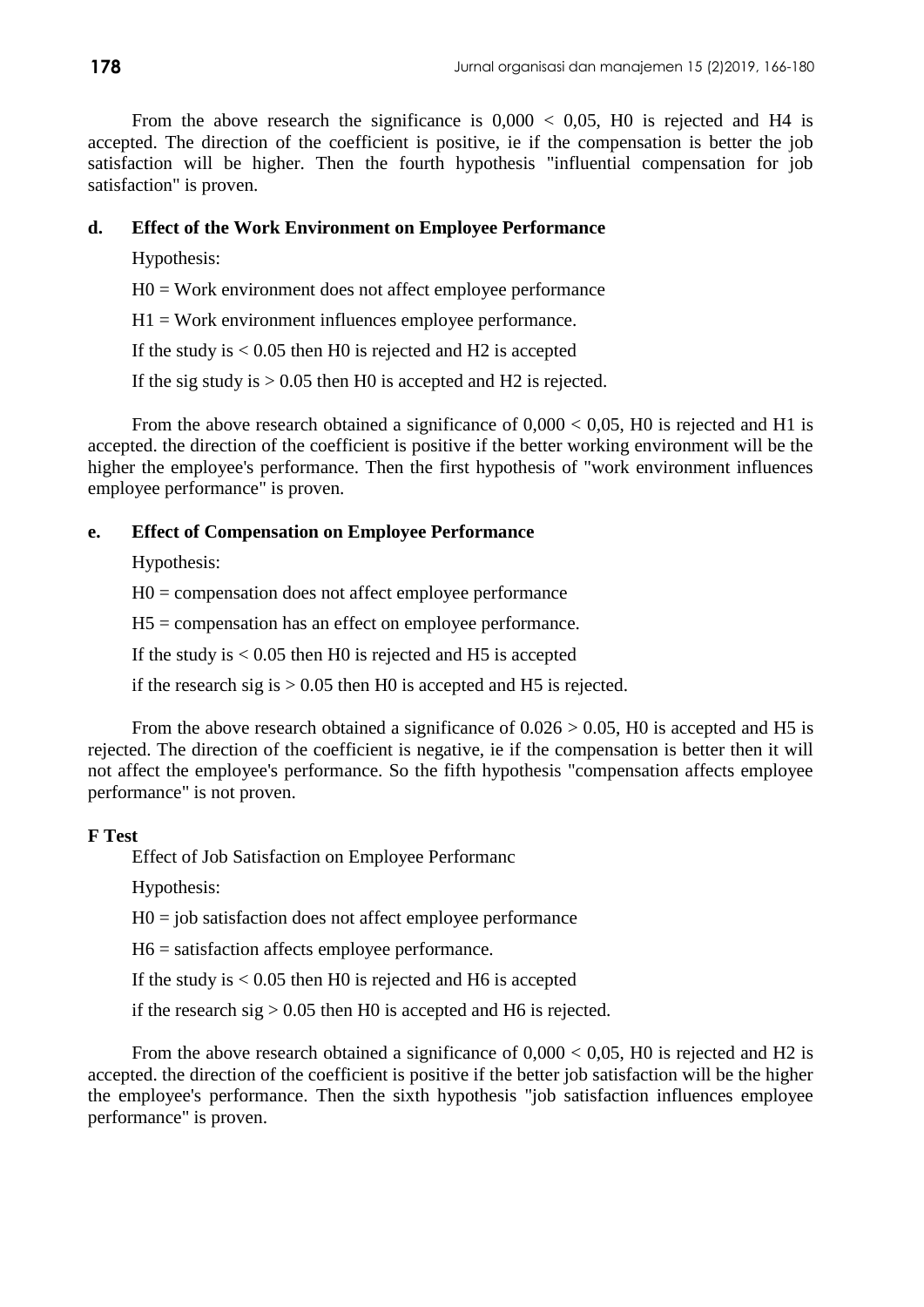## **Coefficient of Determination (R<sup>2</sup> )**

From the results of the adjusted R square of 0.167, it can be interpreted for the contribution of work environment variables, organizational culture, compensation and job satisfaction on employee performance by 1.67%, the remaining  $100\% - 1.67\% = 98.33\%$ .

**Table 9.** Recapitulation of Hypothesis Results

| No.            | <b>Hypothesis</b>                                           | <b>Accepted/Rejected</b> |
|----------------|-------------------------------------------------------------|--------------------------|
| H1             | The influence of the work environment on employee           | Accepted                 |
|                | performance                                                 |                          |
| H2             | The influence of work environment on job satisfaction       | Accepted                 |
| H <sub>3</sub> | The influence of organizational culture on job satisfaction | Rejected                 |
| H4             | The influence of compensation on job satisfaction           | Accepted                 |
| H <sub>5</sub> | The influence of compensation on employee performance       | Rejected                 |
| H <sub>6</sub> | The influence of job satisfaction on employee performance   | Accepted                 |

### **Conclusion**

Based on the results of this study prove that the work environment has an effect on job satisfaction, as evidenced by the significance value of  $0.000 < 0.05$ . The regression coefficient has a positive direction which means that the better the work environment, the job satisfaction will also be higher. The work environment influences employee performance, as evidenced by the significance value of  $0,000 < 0,05$ . The regression coefficient has a positive direction which means that the better the work environment, the employee's performance will also be higher.

The current organizational culture has not been able to improve job satisfaction, as evidenced by the significance value of  $0.775 > 0.05$ . A good organizational culture has not been able to always increase job satisfaction. Compensation has an effect on job satisfaction, as evidenced by the significance value of  $0,000 < 0,05$ . The regression coefficient has a positive direction which means that the better the work environment, the employee's performance will also be higher. Compensation currently has not been able to improve employee performance, as evidenced by the significance value of,  $0.026 > 0.05$ . Good compensation has not been able to always improve employee performance. Job satisfaction affects employee performance, as evidenced by the significance value of  $0,000 < 0,05$ . The regression coefficient has a positive direction, which means the better job satisfaction, the employee's performance will also be higher.

The findings of this study are the importance of mediating employee job satisfaction. Employee job satisfaction is able to mediate the work environment, organizational culture, and compensation. The results of this study contribute to strengthening the body of knowledge, especially about behavior theory. The results of this study will develop and enrich the science of human resource management.

The results of this study provide implications for decision making in implementing strategies to improve employee performance. Employee performance can be improved through increased employee job satisfaction, where employee job satisfaction is built by a conducive work environment and competitive compensation. Managers must develop a conducive work environment both physically and non-physically. A good physical work environment is of course based on standards provided by the government and other standardization bodies, while a good non-physical work environment requires a broad role including all departments in the organization. For compensation is very dependent on the situation of the labor market, where companies must be able to provide compensation above the labor market average.

We realize that this research requires further research. The first limitation, the object of this study is only the company's employees so that the conclusions that emerge can still be debated.